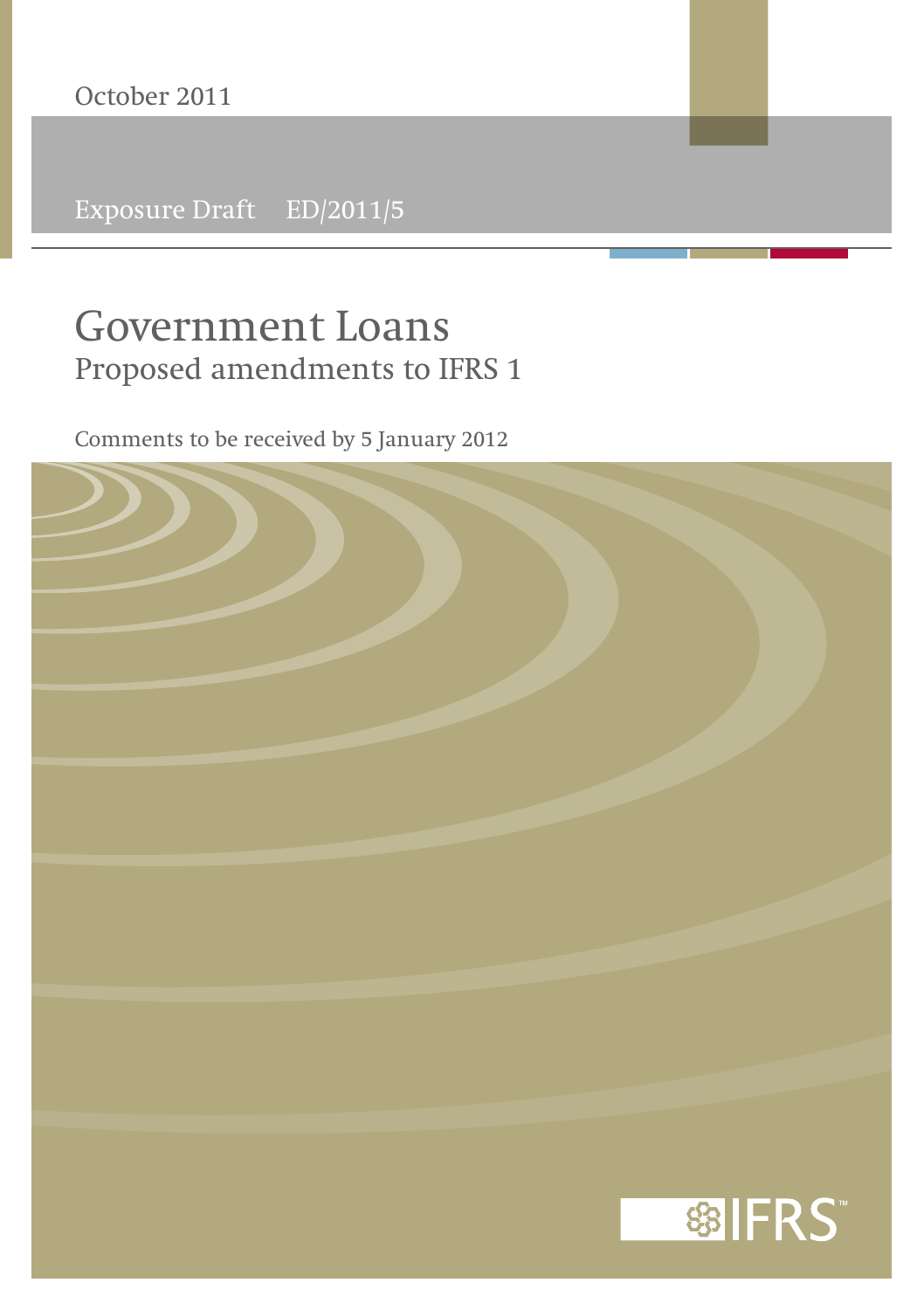# **Exposure Draft**

# **Government Loans (proposed amendments to IFRS 1)**

Comments to be received by 5 January 2012

**ED/2011/5**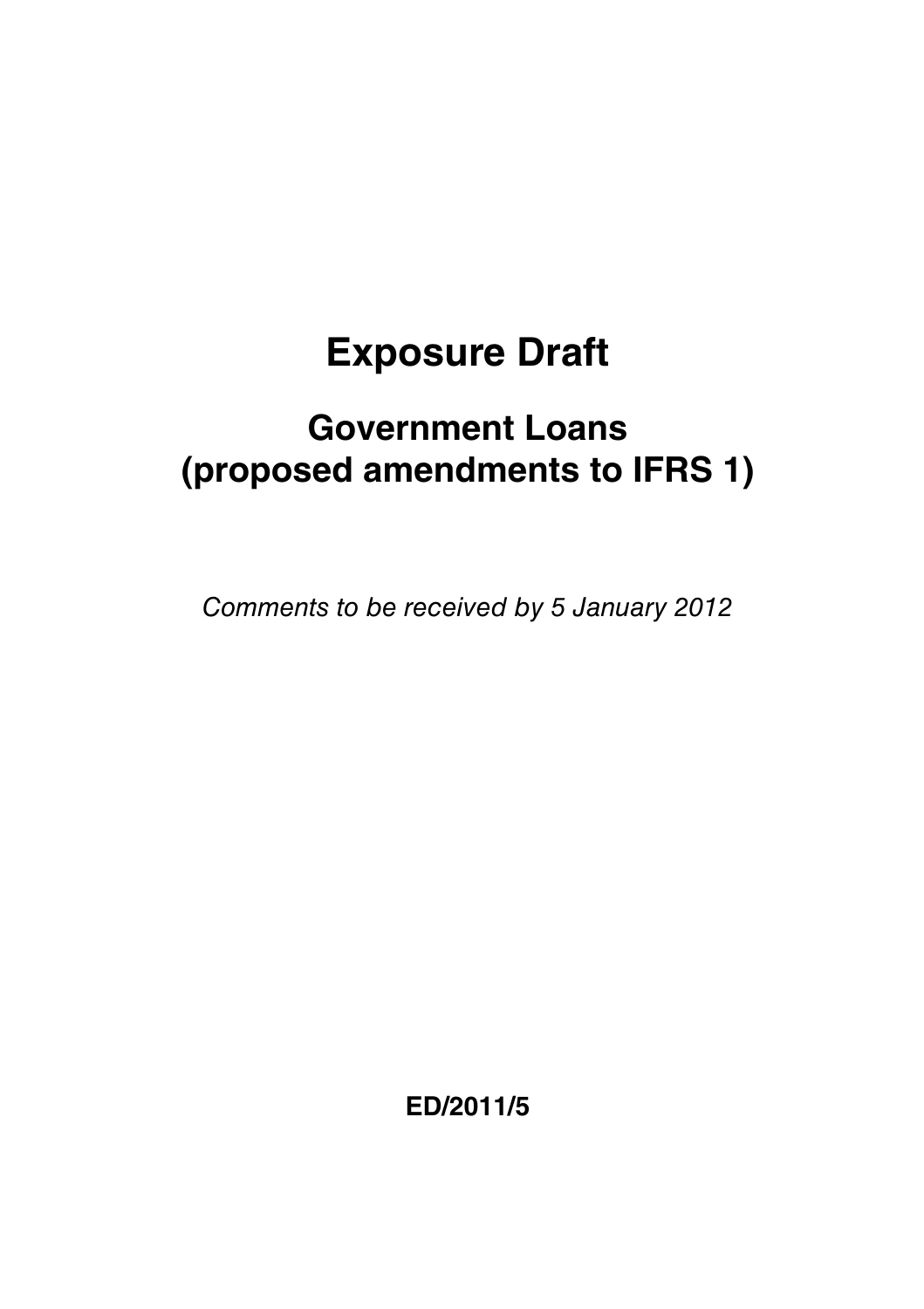This exposure draft *Government Loans* (proposed amendments to IFRS 1) is published by the International Accounting Standards Board (IASB) for comment only. The proposals may be modified in the light of the comments received before being issued in final form as an amendment to IFRS 1. Comments on the exposure draft and the Basis for Conclusions should be submitted in writing so as to be received by **5 January 2012**. Respondents are asked to send their comments electronically to the IFRS Foundation website (www.ifrs.org), using the 'Comment on a proposal' page.

All responses will be put on the public record unless the respondent requests confidentiality. However, such requests will not normally be granted unless supported by good reason, such as commercial confidence.

The IASB, the IFRS Foundation, the authors and the publishers do not accept responsibility for loss caused to any person who acts or refrains from acting in reliance on the material in this publication, whether such loss is caused by negligence or otherwise.

Copyright © 2011 IFRS Foundation®

ISBN: 978-1-907877-41-4

All rights reserved. Copies of the draft amendment and the accompanying documents may be made for the purpose of preparing comments to be submitted to the IASB, provided such copies are for personal or intra-organisational use only and are not sold or disseminated and provided each copy acknowledges the IFRS Foundation's copyright and sets out the IASB's address in full. Otherwise, no part of this publication may be translated, reprinted or reproduced or utilised in any form either in whole or in part or by any electronic, mechanical or other means, now known or hereafter invented, including photocopying and recording, or in any information storage and retrieval system, without prior permission in writing from the IFRS Foundation.

# 图 IFRS

The IFRS Foundation logo/the IASB logo/'Hexagon Device', 'IFRS Foundation', '*e*IFRS', 'IAS', 'IASB', 'IASC Foundation', 'IASCF', 'IFRS for SMEs', 'IASs', 'IFRIC', 'IFRS', 'IFRSs', 'International Accounting Standards', 'International Financial Reporting Standards' and 'SIC' are Trade Marks of the IFRS Foundation.

**Additional copies of this publication may be obtained from: IFRS Foundation Publications Department, 1st Floor, 30 Cannon Street, London EC4M 6XH, United Kingdom. Tel: +44 (0)20 7332 2730 Fax: +44 (0)20 7332 2749 Email: publications@ifrs.org Web: www.ifrs.org**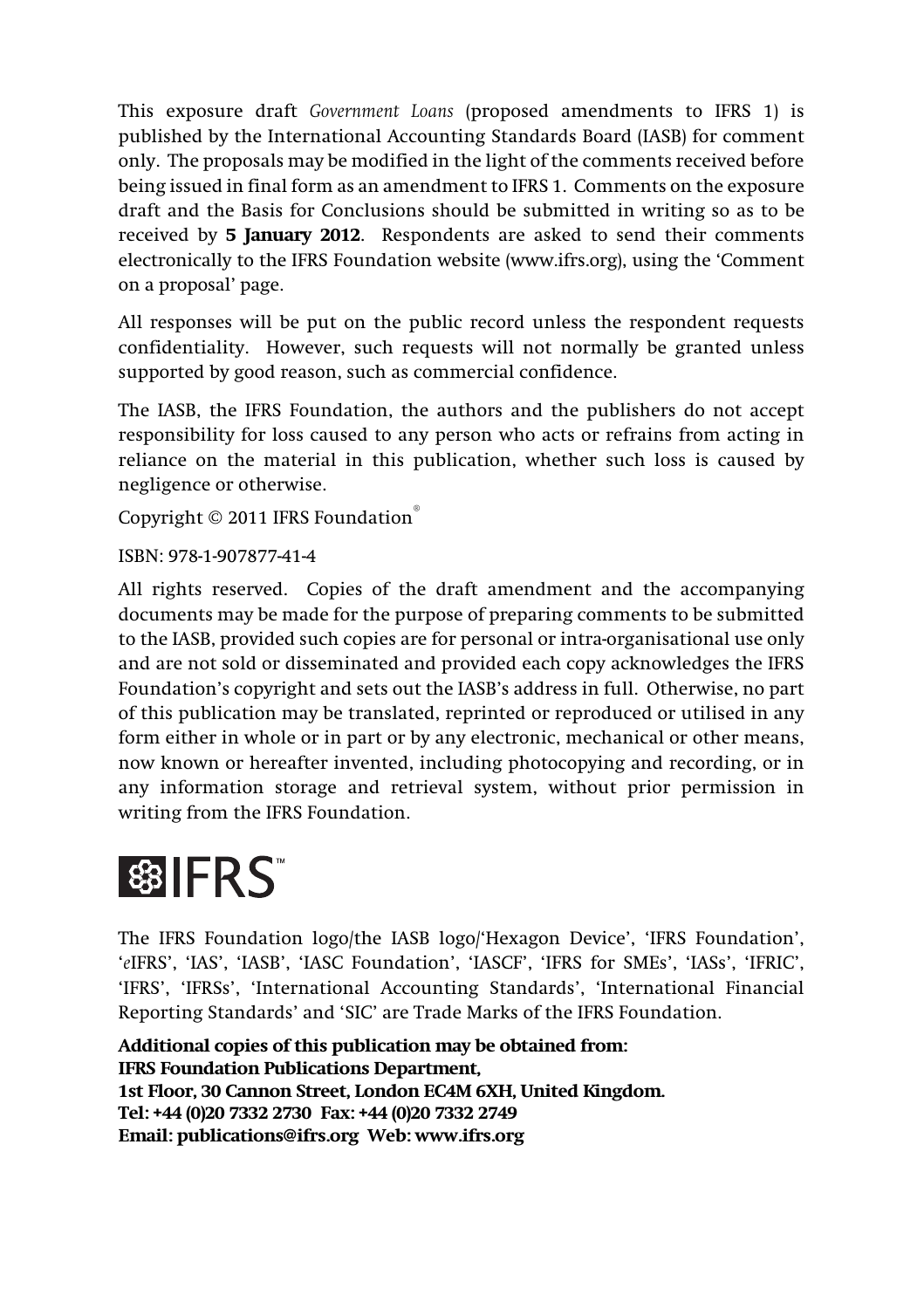#### **CONTENTS**

#### *GOVERNMENT LOANS*  **(PROPOSED AMENDMENTS TO IFRS 1)**

**INTRODUCTION AND INVITATION TO COMMENT**

**[DRAFT] AMENDMENTS TO IFRS 1** *FIRST-TIME ADOPTION OF INTERNATIONAL FINANCIAL REPORTING STANDARDS*

**APPROVAL BY THE BOARD OF** *GOVERNMENT LOANS*

**BASIS FOR CONCLUSIONS**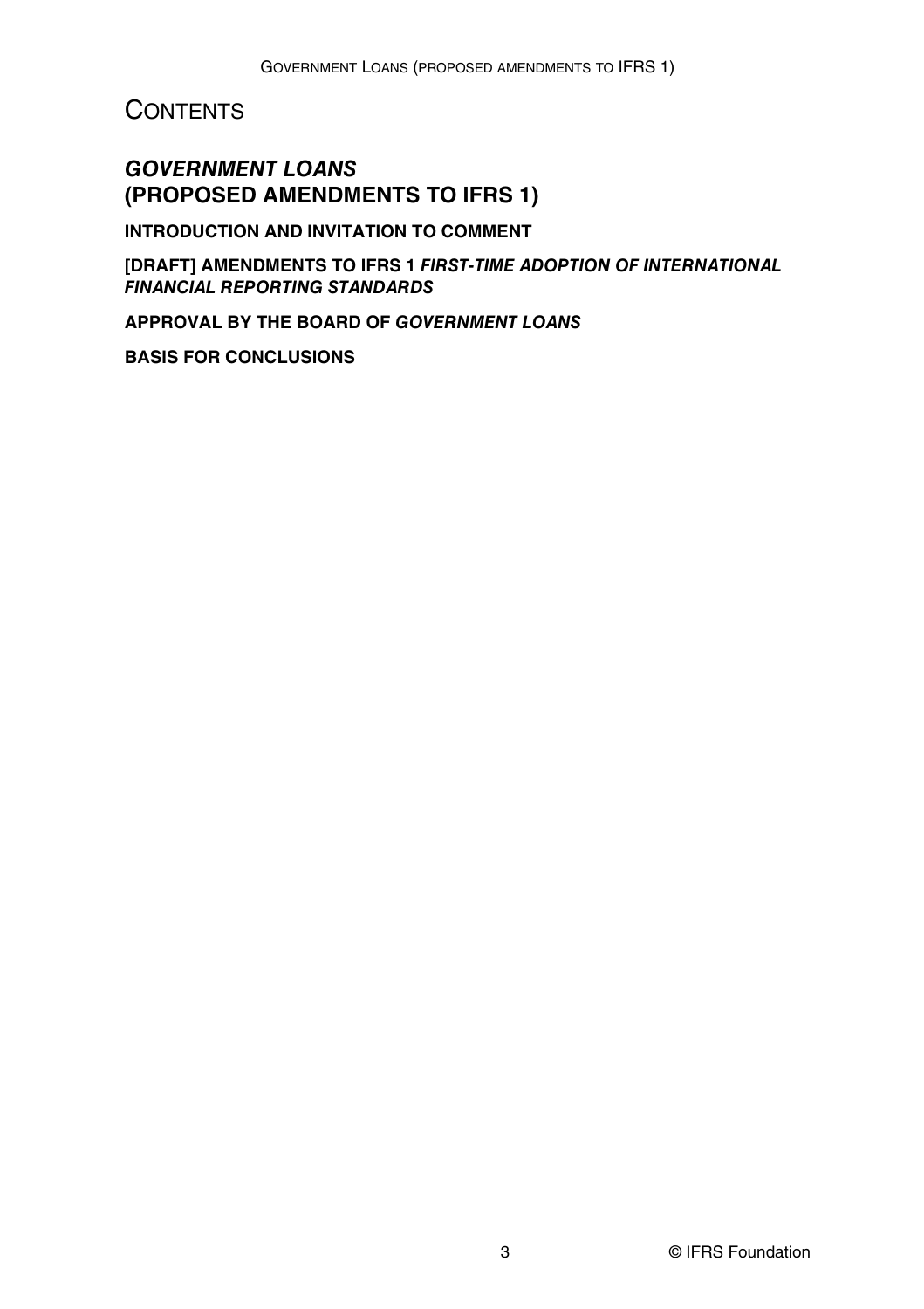## **Introduction**

- IN1 The International Accounting Standards Board (IASB) has published this exposure draft of proposed amendments to IFRS 1 *First-time Adoption of International Financial Reporting Standards* to require that first-time adopters apply certain requirements in IAS 20 *Accounting for Government Grants and Disclosure of Government Assistance* prospectively.
- IN2 IAS 20 requires entities to measure government loans with a below-market rate of interest at fair value on initial recognition. This requirement was incorporated into IAS 20 in 2008 by the addition of paragraph 10A. A first-time adopter applying IAS 20 retrospectively to existing government loans at the date of transition to IFRSs would be required to identify a fair value at an earlier date. The proposed amendment would require that first-time adopters apply this requirement in IAS 20 prospectively to loans entered into on or after the date of transition to IFRSs. However, if an entity obtained the information necessary to apply these requirements to a government loan as a result of a past transaction at the time of initially accounting for that loan, then it may choose to apply paragraph 10A of IAS 20 retrospectively to that loan.
- IN3 The proposed amendment would add an exception to the retrospective application of IFRSs and in doing so would provide the same relief to first-time adopters as was granted to existing preparers of IFRS financial statements when the requirement was incorporated into IAS 20 in 2008.

#### **Next steps**

IN4 The Board will consider the comments that it receives on the proposals and will decide whether to proceed with an amendment to IFRS 1.

#### **Invitation to comment**

The Board invites comments on the proposals in this exposure draft, particularly on the questions set out below. Comments are most helpful if they:

- (a) comment on the questions as stated;
- (b) indicate the specific paragraph or group of paragraphs to which they relate;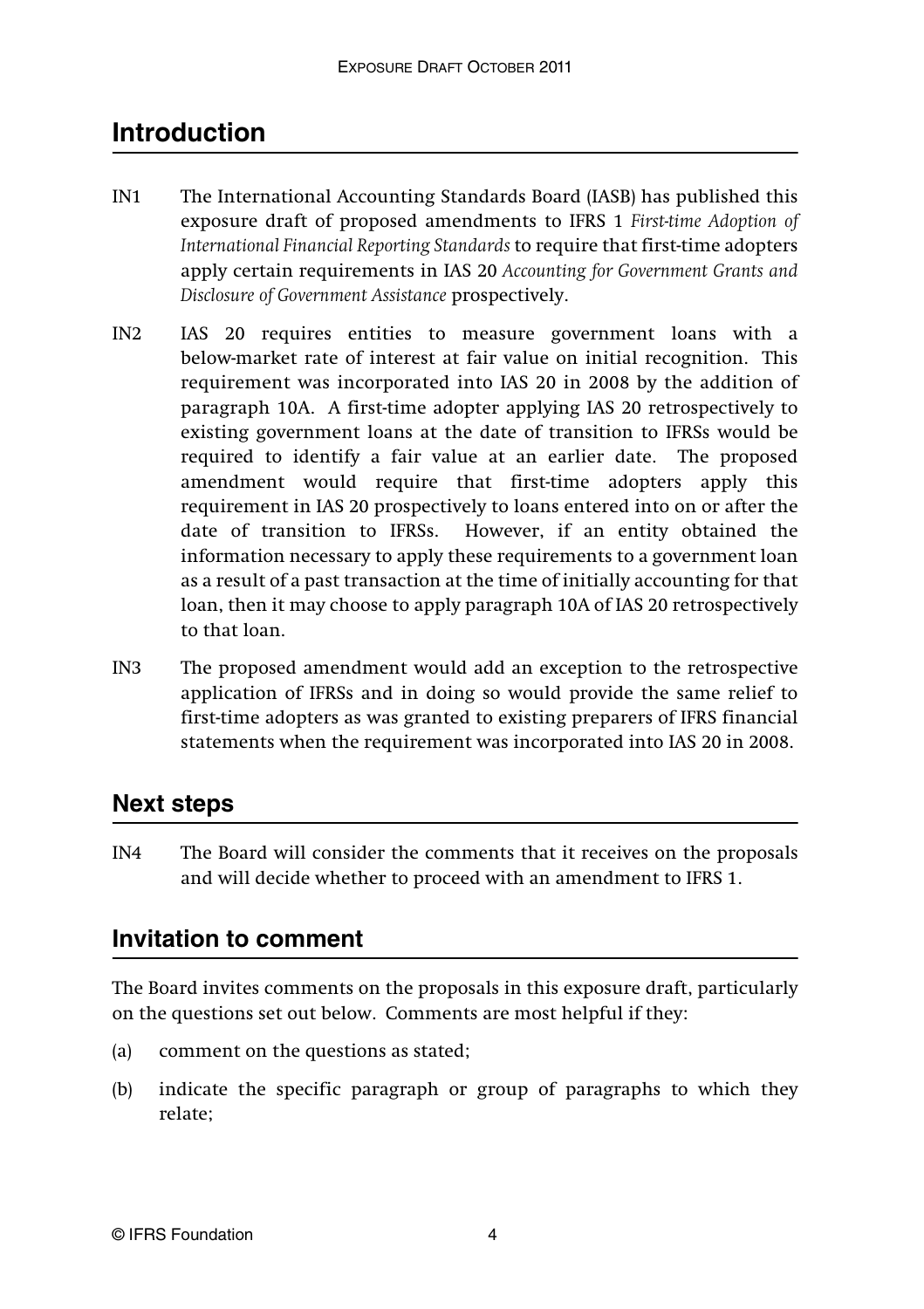- (c) contain a clear rationale; and
- (d) include any alternative that the Board should consider, if applicable.

In this exposure draft, the Board is not requesting comments on matters in IFRS 1 that are not addressed in the exposure draft.

Comments should be submitted in writing so as to be received no later than **5 January 2012**.

### **Prospective application provisions**

### **Question 1**

The Board proposes to amend IFRS 1 so that first-time adopters would be required to apply paragraph 10A of IAS 20 prospectively to loans entered into on or after the date of transition to IFRSs, unless the information needed to apply these requirements to a government loan as a result of a past transaction was obtained at the time of initially accounting for that loan. Do you agree? Why or why not?

## **Question 2**

Do you have any other comments on the proposals?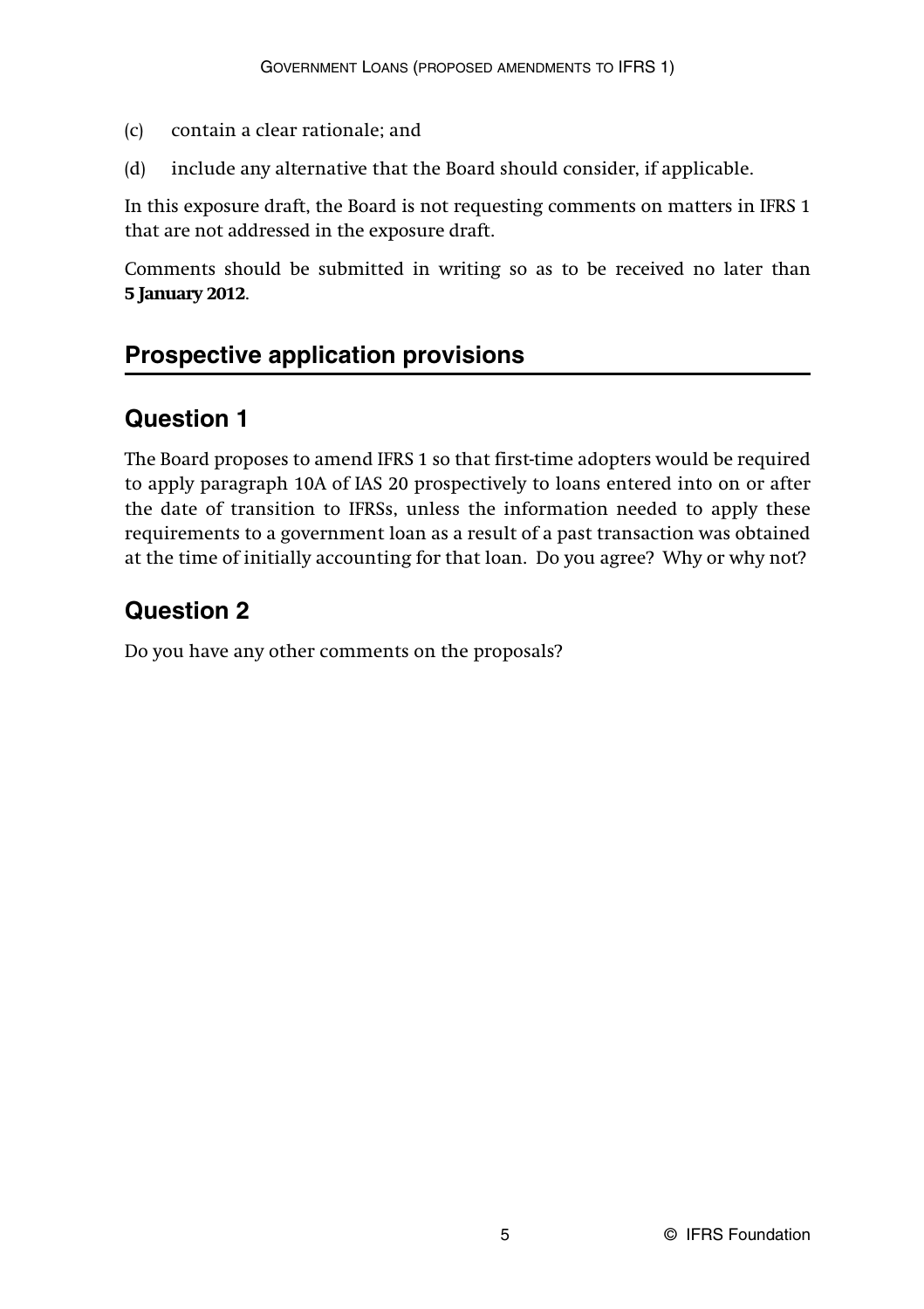## **[Draft] Amendments to IFRS 1** *First-time Adoption of International Financial Reporting Standards*

Paragraphs 39N and 39O are added and B1 is amended. After paragraph B9 a heading and paragraphs B10 and B11 are added.

- 39N *Government Loans* (Amendments to IFRS 1), issued [Month, year] added paragraphs B1(f), B10 and B11. An entity shall apply those paragraphs for annual periods beginning on or after 1 January 2013. Earlier application is permitted.
- 39O Paragraphs B10 and B11 refer to IFRS 9. If an entity applies this IFRS but does not yet apply IFRS 9, the references in paragraphs B10 and B11 to IFRS 9 shall be read as references to IAS 39 *Financial Instruments: Recognition and Measurement*.
- B1 An entity shall apply the following exceptions:
	- (a) derecognition of financial assets and financial liabilities (paragraphs B2 and B3);
	- (b) hedge accounting (paragraphs B4–B6);
	- (c) non-controlling interests (paragraph B7);
	- (d) classification and measurement of financial assets (paragraph B8); and
	- (e) embedded derivatives (paragraph B9).; and
	- (f) government loans (paragraphs B10 and B11).

#### **Government loans**

B10 Except as permitted by paragraph B11, a first-time adopter shall apply the requirements in IFRS 9 *Financial Instruments* and paragraph 10A of IAS 20 *Accounting for Government Grants and Disclosure of Government Assistance* prospectively to loans entered into on or after the date of transition to IFRSs. For example, if a first-time adopter did not, under its previous GAAP, recognise and measure a government loan at a below-market rate of interest on a basis consistent with that required by IFRS 9*,* it shall not adjust its previous GAAP carrying amount at the date of transition for the loan for compliance with IFRS 9 and paragraph 10A of IAS 20.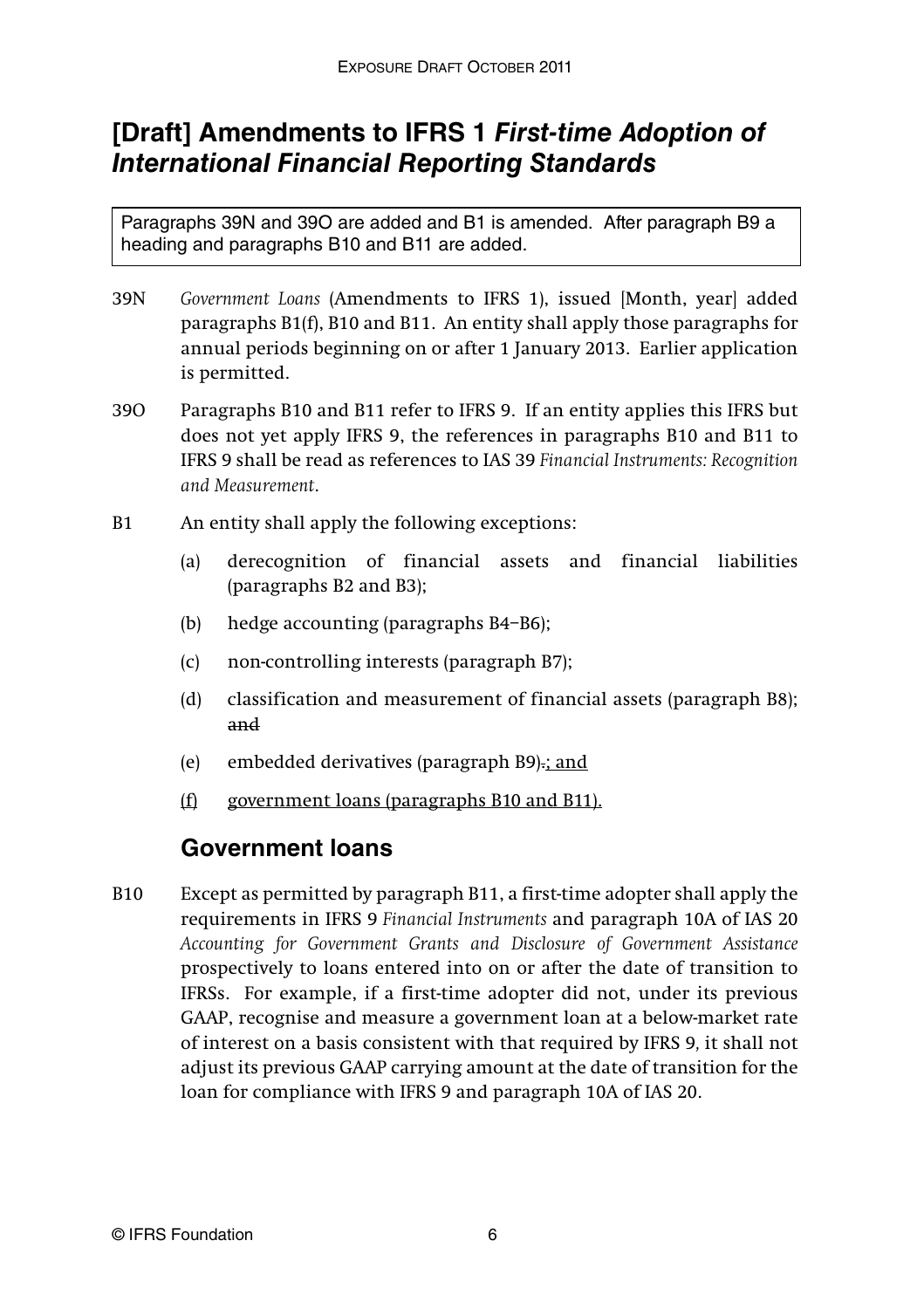B11 Despite paragraph B10, an entity may apply the requirements in IFRS 9 and paragraph 10A of IAS 20 retrospectively from the date on which a government loan was originated, provided that the information needed to apply these requirements to that government loan was obtained at the time of initially accounting for that loan.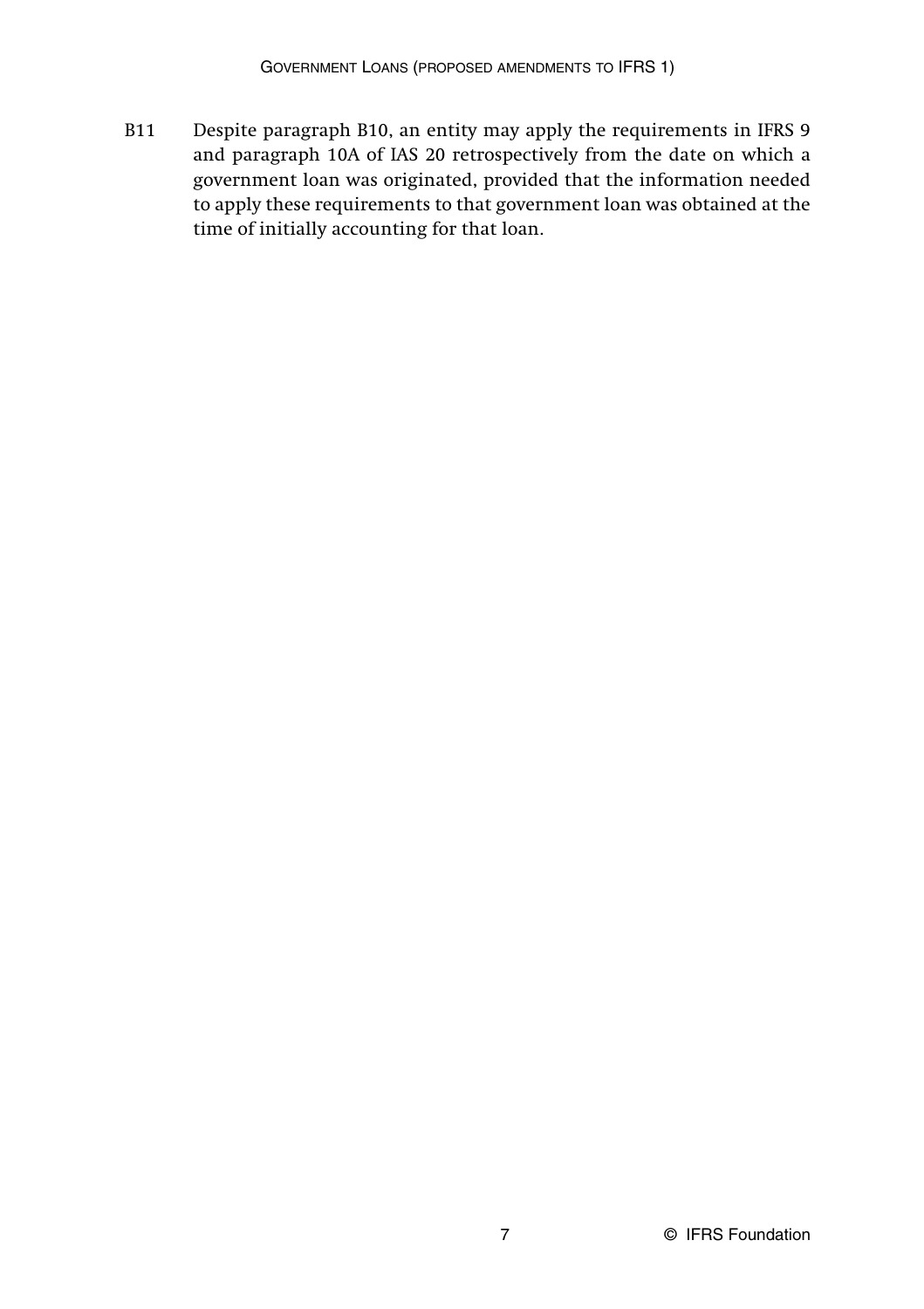# **Approval by the Board of** *Government Loans* **(proposed amendments to IFRS 1) published in October 2011**

The exposure draft *Government Loans* (proposed amendments to IFRS 1) was approved for publication by all fifteen members of the International Accounting Standards Board.

| Hans Hoogervorst             | Chairman      |
|------------------------------|---------------|
| Ian Mackintosh               | Vice-Chairman |
| Stephen Cooper               |               |
| Philippe Danjou              |               |
| Jan Engström                 |               |
| Patrick Finnegan             |               |
| Amaro Luiz de Oliveira Gomes |               |
| Prabhakar Kalayacherla       |               |
| Dr Elke König                |               |
| Patricia McConnell           |               |
| Takatsugu Ochi               |               |
| Paul Pacter                  |               |
| Darrel Scott                 |               |
| John T Smith                 |               |
| Wei-Guo Zhang                |               |